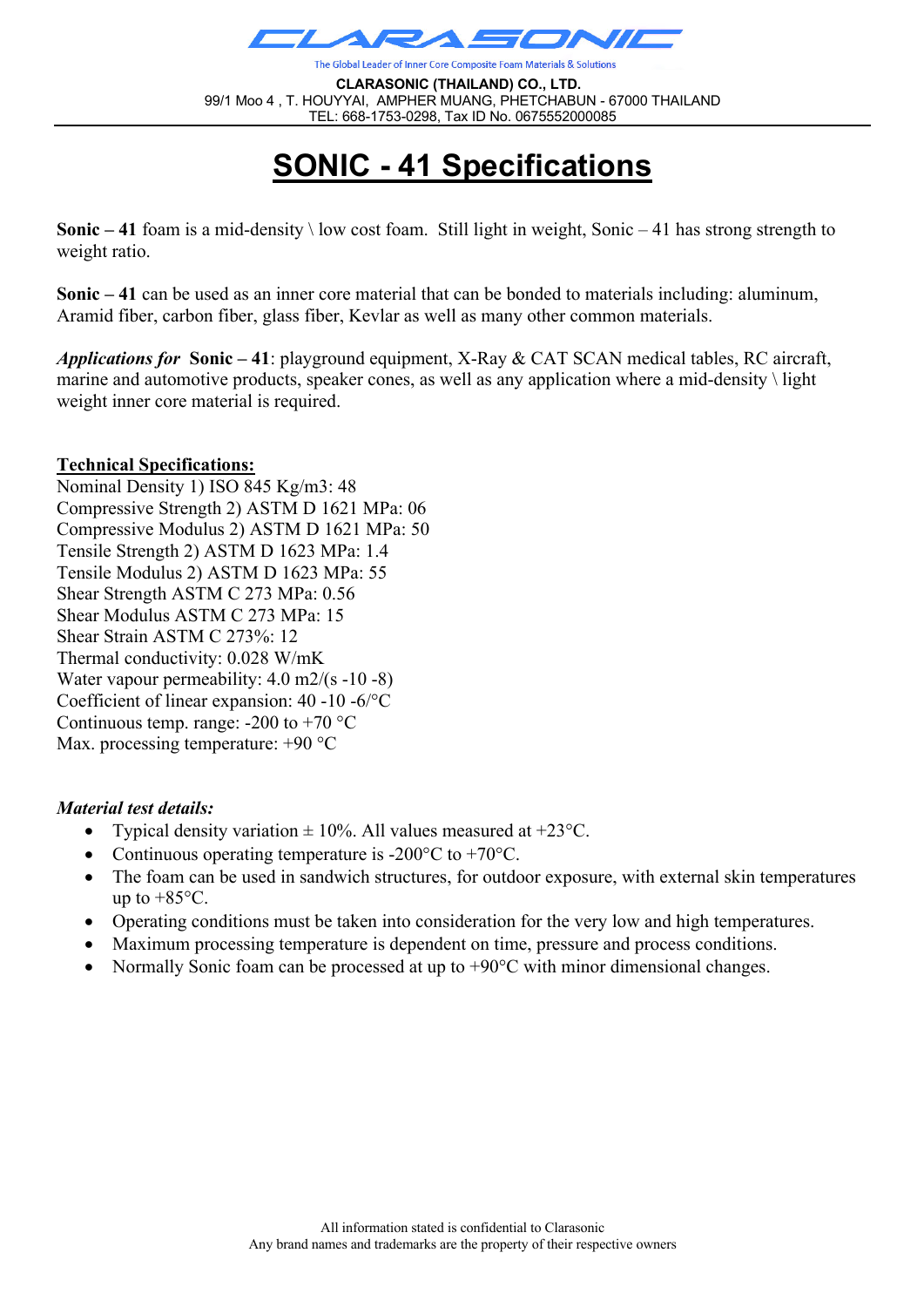

The Global Leader of Inner Core Composite Foam Materials & Solutions

**CLARASONIC (THAILAND) CO., LTD.** 99/1 Moo 4 , T. HOUYYAI, AMPHER MUANG, PHETCHABUN - 67000 THAILAND TEL: 668-1753-0298, Tax ID No. 0675552000085

# **SONIC S-61 Specifications**

**Sonic – 61** foam is a mid-density \ mid cost foam. Slightly higher in weight but still quite light, Sonic – 61 has very good strength to weight ratio.

**Sonic – 61** can be used as an inner core material that can be bonded to materials including: aluminum, Aramid fiber, carbon fiber, glass fiber, Kevlar as well as many other common materials.

*Applications for* **Sonic – 61**: Marine and automotive products, X-Ray & CAT SCAN medical tables, RC aircraft, windmill blades, speaker cones, as well as any application where a mid-density \ light weight inner core material is required.

#### **Technical Specifications:**

Nominal Density 1) ISO 845 Kg/m3: 60 Compressive Strength 2) ASTM D 1621 MPa: 09 Compressive Modulus 2) ASTM D 1621 MPa: 70 Tensile Strength 2) ASTM D 1623 MPa: 1.8 Tensile Modulus 2) ASTM D 1623 MPa: 75 Shear Strength ASTM C 273 MPa: 0.76 Shear Modulus ASTM C 273 MPa: 20 Shear Strain ASTM C 273%: 20 Thermal conductivity: 0.029 W/mK Water vapour permeability:  $4.0 \text{ m2/(s} \cdot 10\text{-}8)$ Coefficient of linear expansion: 40 . 10-6/°C Dimension stability temperature: +105 °C Continuous temp. range:  $-200$  to  $+70$  °C Max. processing temperature: +90 °C

#### *Material test details:*

- Typical density variation  $\pm$  10%. All values measured at +23°C.
- Continuous operating temperature is -200 $\degree$ C to +70 $\degree$ C.
- The foam can be used in sandwich structures, for outdoor exposure, with external skin temperatures up to  $+85^{\circ}$ C.
- Operating conditions must be taken into consideration for the very low and high temperatures.
- Maximum processing temperature is dependent on time, pressure and process conditions.
- Normally Sonic foam can be processed at up to +90°C with minor dimensional changes.